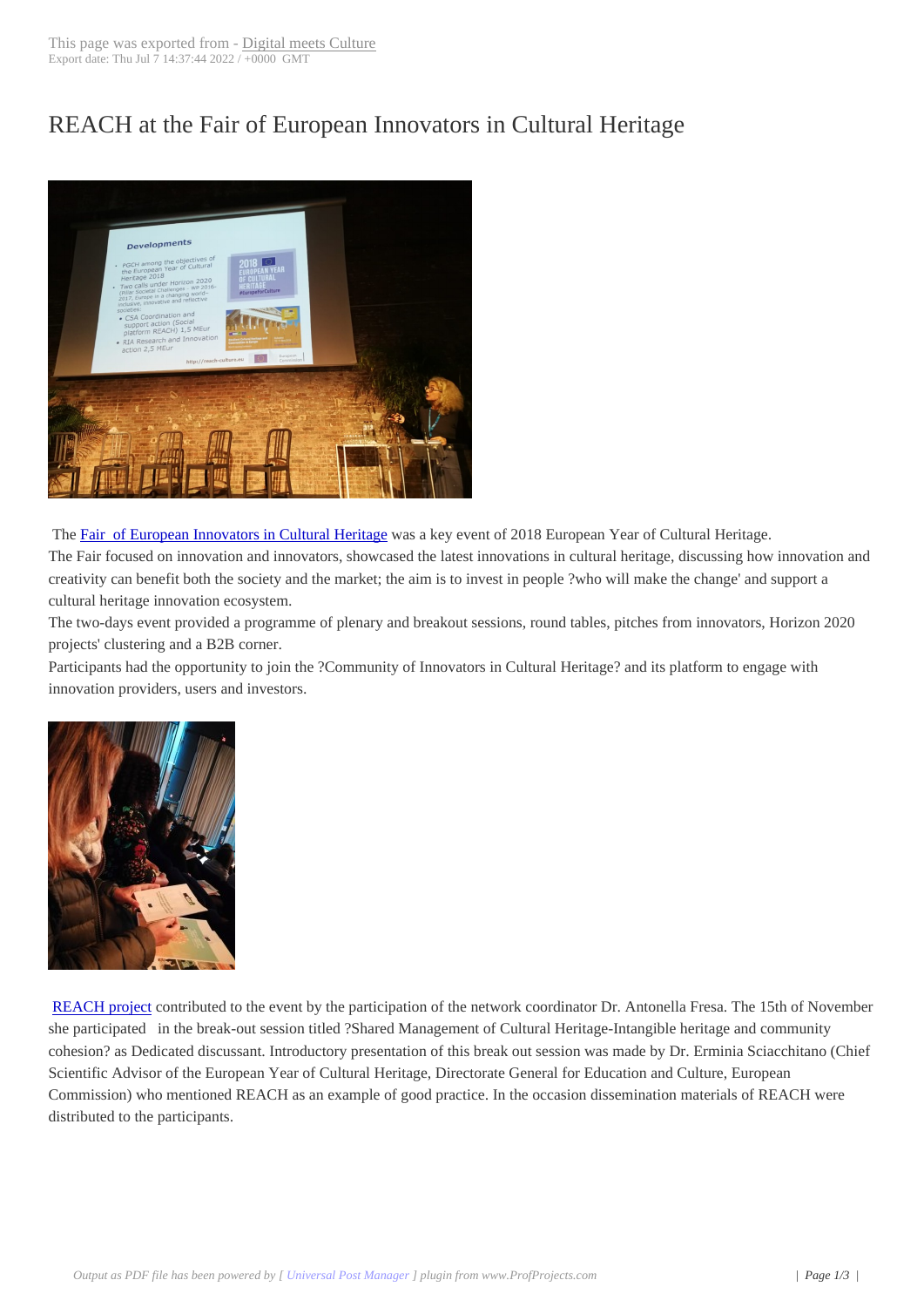[Show as slideshow]